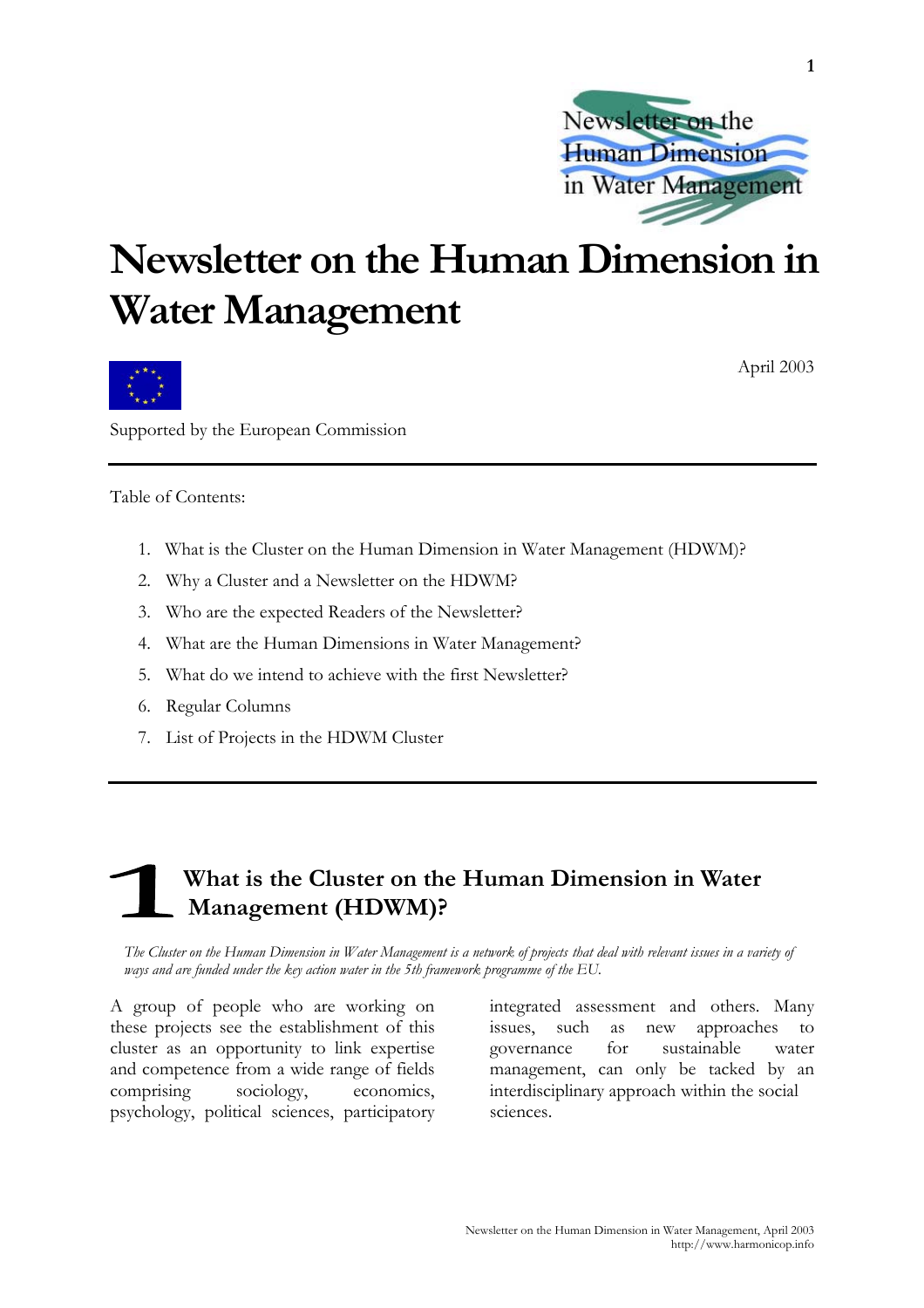

However, the demand for social science know-how related to water management is not being met. A shortage of researchers from the social sciences capable and experienced of dealing with the issues and a lack of exchange among the various research groups are two contributing factors. The cluster will facilitate the exchange of knowhow among the various groups. It should help to attract more researchers to this challenging area of research. Joint activities such as workshops, conferences or guidance documents on water management issues will provide the context for the integration of different perspectives.

Public authorities and management agencies may not be aware of latest developments and their practical usefulness. Hence the cluster aims to give the "Human dimensions in water management" a tangible shape and provide information about the most recent scientific findings and their practical applicability. Given the increasing interest in the theme, we expect a fast growing readership.

## **Who are the expected Readers of the Newsletter?**

Water managers and representatives from authorities will receive insights into research and its potential applications. Scientists from similar fields will find references to current publications and latest research results. Scientists from fields interested in cooperation (water management, engineering, the natural sciences etc) will receive an overview of various issues designed to facilitate the inclusion of human dimension aspects into integrated projects.

# **What are the Human Dimensions in Water Management?**

*The Human Dimensions in Water Management comprise a wide area of research topics and policy domains. Management concepts often have to cross disciplinary boundaries within the social sciences to combine insights from (for example) economics, sociology, and psychology, and to develop new interdisciplinary approaches dealing with complex water management problems.* 

The main objective of water management must be to manage the resource in a sustainable way so that goals of economic, environmental and social sustainability are achieved. This requires not only the definition of indicators for the different goals of sustainability, water related goods and services. In particular the design of mechanisms that guide individual human behaviour and the interaction among different actors in such a way that the whole

system is managed in a sustainable way is necessary.

 *"The realization that institutional problems in water resources development and management are more prominent, persistent, and perplexing than technical, physical, or even economic problems has fostered as much frustration as insight among analysts*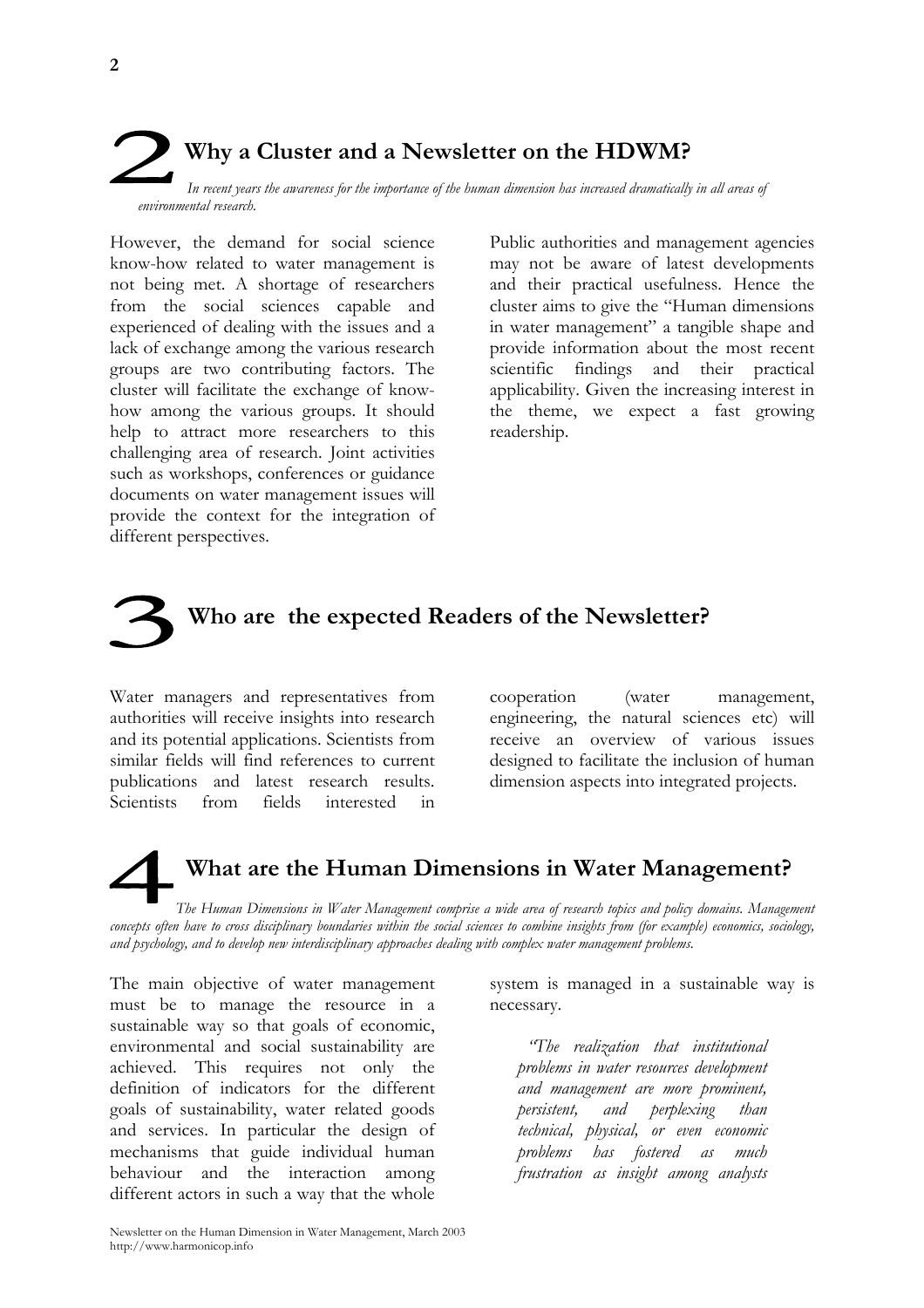*and planners in water resources agencies" (Ingram et al. 1984: 323)."* 

This early insight is still valid these days despite of the fact that much research and attention has been devoted to that theme (e.g. Bressers and Kuks, 2003; Moss, 2003; Pahl-Wostl, 2002). Institutions can be defined as rule systems governing the behaviour of human actors. The market is a formal rule system where the information about an environmental good is only inherent in its price. However, institutional resource regimes are more complex and cannot be reduced to market mechanisms. Major research issues are institutional change and the combination of different instruments to achieve more sustainable resource management regimes.

Another issue of major importance is the inclusion of stakeholder groups and the public at large in the development and implementation of water resource

management schemes. This issue has received increasing importance with the European water framework directive which explicitely requires the involvement of the public in the development of a river basin management plan. Current research aims at an improved understanding of the role of participation, the production and role of different types of knowledge during the various stages of tackling water resource management issues.

The importance of economic instruments increased considerably, in particular for the valuation of environmental goods and services and the development of pricing schemes. The WFD implements the polluter-pays principle and requires full-cost recovery. Currently, valuation schemes and specific tools are explored that combine factual knowledge and subjective stakeholder perceptions. These and other issues will be presented in more detail in future editions of the newsletter.

#### **References**

**Bressers, H., and Kuks, S. (Eds.) (2003).** Integrated Governance and Water Basin Management. Conditions for Regime Change towards Sustainability. Dordrecht-Boston-London: Kluwer Academic Publishers.

**Ingram, H. M., Mann, D. E., Weatherford, G. D., and Cortner, H. (1984).** Guidelines for Improved Institutional Analysis in Water Resources Planning: In: Water Resources Research, 20(3), 323-334.

**Moss, T. (2003).** Solving Problems of 'Fit' at the Expenses of Problems of 'Interplay'? The Spatial Reorganisation of Water Management following the EU Water Framework Directive. In: How Institutions Change. Perspectives on Social Learning in Global and Local Environmental Contexts" edited by Breit, H., Engels, A., Moss, T. and Troja, M. Leske + Budrich (Opladen) Pahl-Wostl, C. (2002). Towards Sustainability in the Water Sector: The importance of human actors processes of social learning. Aquatic Sciences, 64, 394-411.

(http://www.birkhauser.ch/journals/2700/tocs/t2064004.htm)

# **What do we intend to achieve with the first Newsletter?**

The first issue of the newsletter introduces the cluster and the idea of a newsletter in order to facilitate exchange and get some feedback on expectations from the potential readership. Hence readers are encouraged to

send their comments and subscribe to receive the newsletter regularly.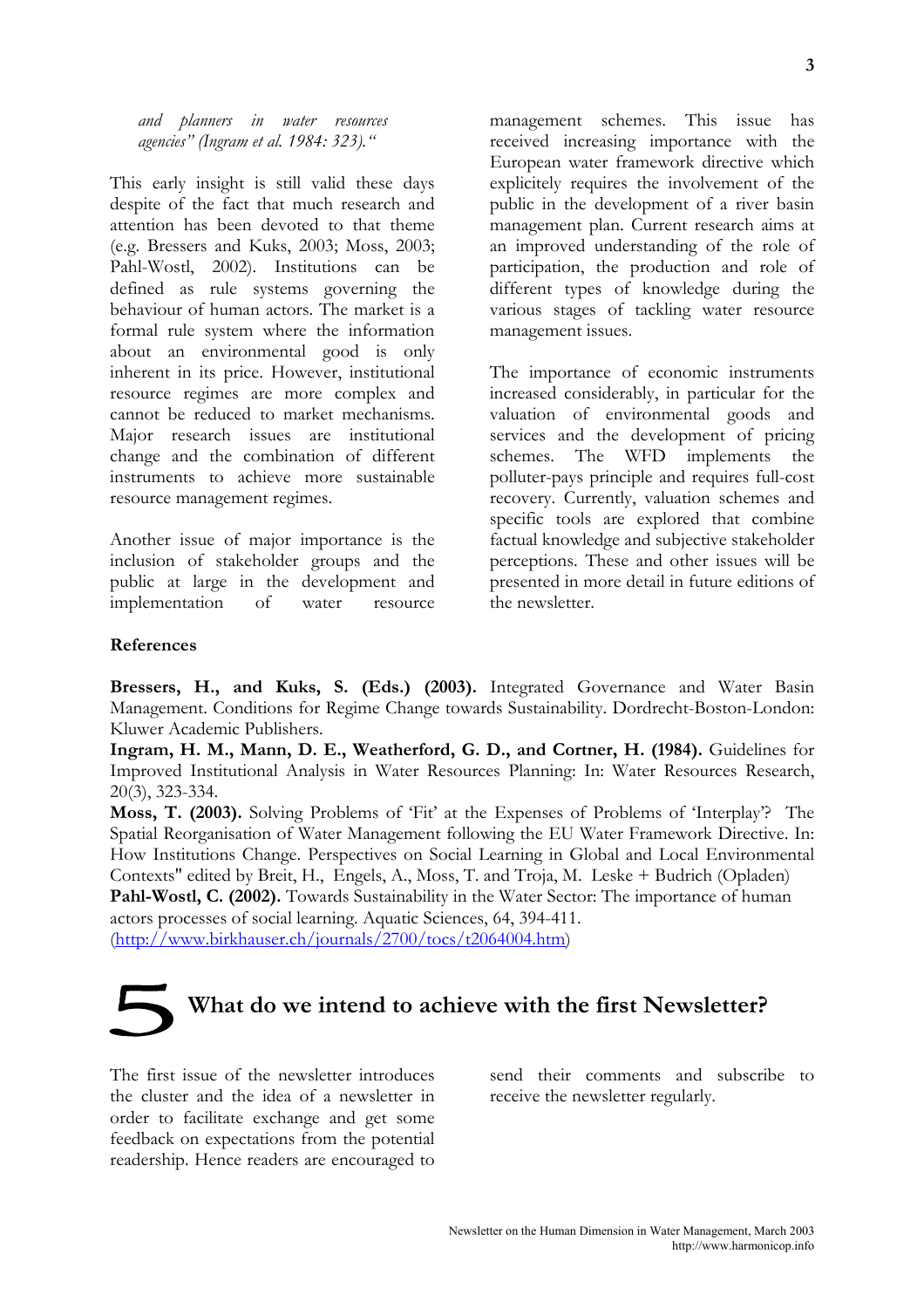

- Short Research News, Articles Review articles about topics, themes and information about latest research findings.
- Reports from Meetings Reports from meetings and conferences of relevance to the theme of the HDWM and those organized by the members of the cluster.
- Announcements of Conferences and Meetings Announcement of conferences and workshops on the theme. Readers are encouraged to provide information about relevant meetings.
- European Water Policy WFD Information about latest developments in European Water Policy and the implementation process of the European Water Framework Directive.
- Job Vacancies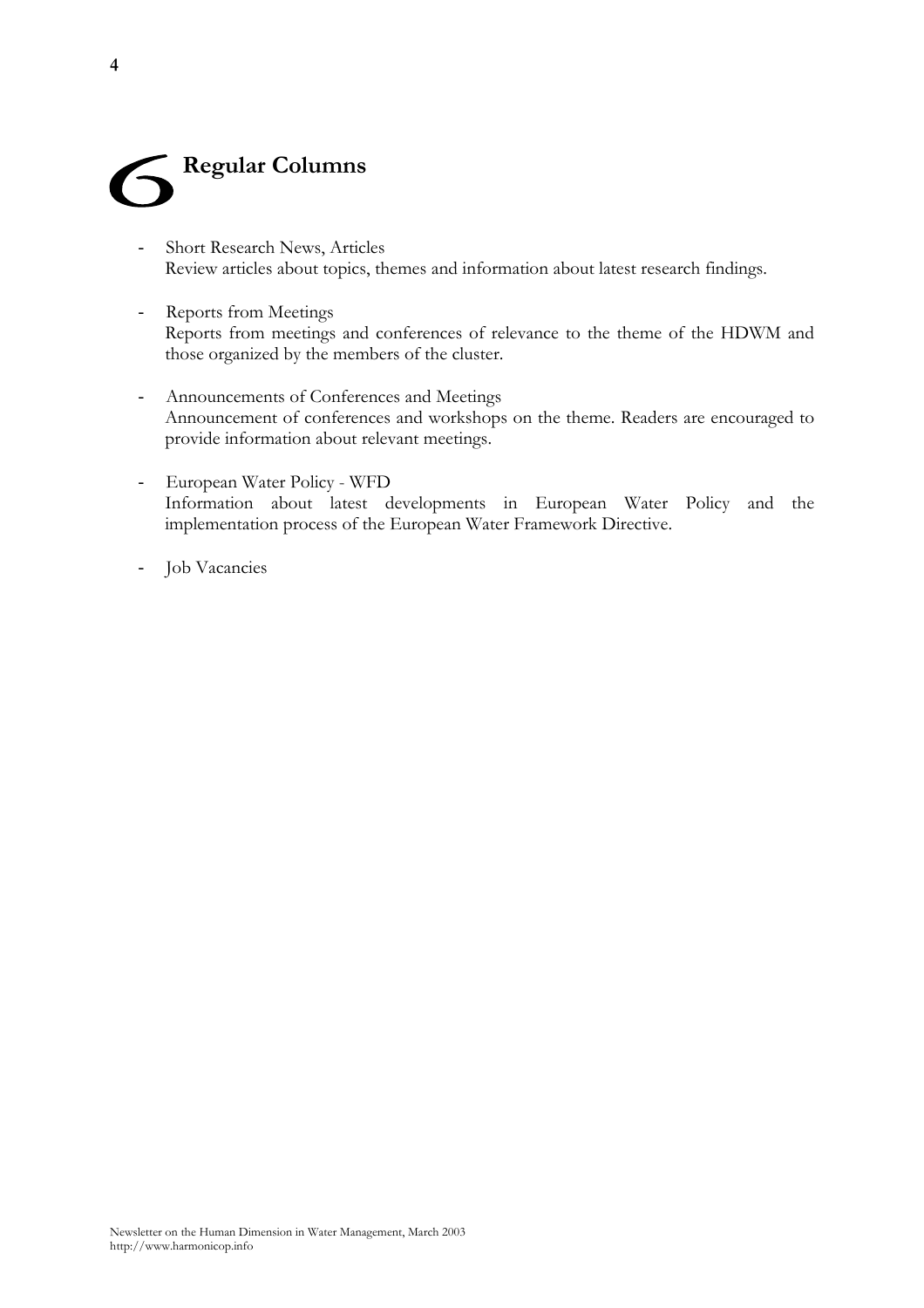### **List of Projects in the HDWM Cluster**



#### **HarmoniCA – Harmonizing Modelling Tools at Catchment Scale**

#### http://www.harmoni-ca.info

The concerted action HarmoniCA will provide guidance on management concepts and ICT tools for river basin management and the implementation of the WFD. Of specific interest for the HDWM cluster is the work package on "Integrated Assessment and the Science Policy Interface" that deals specifically with the involvement of stakeholders in the development of river basin management plans and the representation of socio-economic aspects in river basin management models.



#### **HarmoniCOP – Harmonizing Collaborative Planning**

#### http://www.harmoniCOP.info

The project HarmoniCOP explores stakeholder and public participation and the role of ICT tools in river basin management planning using a social learning perspective. HarmoniCOP aims at improving the conceptual base for stakeholder and public participation and provide practical guidance for the implementation of the European Water Framework Directive.

#### **GOUVERNe**

#### **GOUVERNe**

#### http://www.c3ed.uvsq.fr/c3ed/Gouverne/PresGOa n.html

The project responded to the requirement for integrated systems of information permitting coherent policy and resource management decisions covering water uses in Europe. The project developed and implemented in pilot studies a userbased and scientifically validated Decision Support System (DSS) for the improved management of underground water resources at the catchment and sub-catchment levels.



#### **SLIM - Social Learning for the Integrated Management and Sustainable Use of Water at Catchment Scale**

#### http://slim.open.ac.uk

This project develops strategic planning methodologies and social tools for the integrated management of water at catchment or river-basin scale and other "bundles" of natural resources. It emphasizes the importance of processes of social learning for integrated resource management.

#### **AQUALIBRIUM**

#### http://www.aqualibrium.de

This project investigates the implications of the increasing deregulation of national water markets, and the fact that more and more private companies are involved in the water market. It aims at giving an overview on the current debates and analyses the various models of involvement and co-operation between the public and the private sector in the EU member states.



#### **FIRMA – Freshwater Integrated Resource Management with Agents**

#### http://firma.cfpm.org/

This project explored new approaches to improve water resource planning by developing and applying agent-based modelling to integrate physical, hydrological, social and economic aspects of water resource management. Specific emphasis was given to stakeholder participation and participatory model building and scenario development.



#### **Intermediares - New intermediary services and the transformation of urban water supply and wastewater disposal systems in Europe**  http://www.irs-net.de/intermediaries

This project maps the development of intermediary services and organisations in the water and wastewater sectors, examines how they facilitate the application of new resource-saving technologies and social practices and assesses their impact on the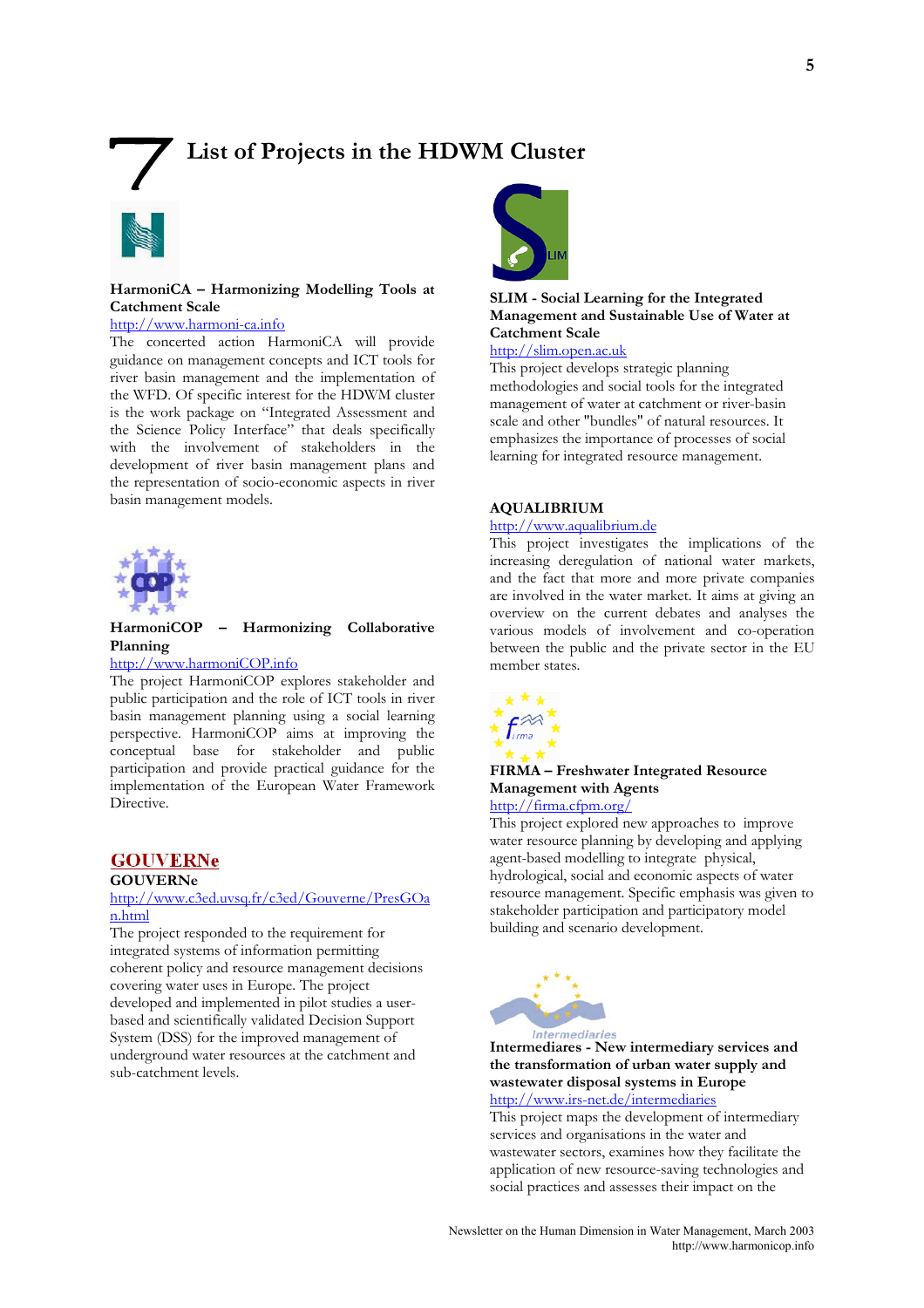#### **EUROMARKET - Water liberalisation scenarios: An empirical analysis of the evolution of the European Water Supply and Sanitation sectors** http://www.epfl.ch/mir/euromarket

This project studies the likelihood, nature, and forms water liberalisation may take in Europe in the foreseeable future. This is done by analysing different liberalisation scenarios, depending upon the evolving water markets, the different enterprises' strategies, and the existing legislation/regulation both at the national and at the European levels.



**MULINO – Multi-sectoral, Integrated and Operational decision support system for sustainable use of water resources at catchment scale** 

http://www.feem.it/web/loc/mulino/index.html This project is developing a Decision Support System for the integrated management of water resources. The system includes a decision software based on multi criteria analysis procedures. This software is being developed in collaboration with representatives from water authorities in Italy, Romania, the UK, Belgium and Portugal, and through these relationships is exploring ways to include stakeholders' preferences in the assessment of a decision problem.



#### http://www.euwareness.nl

This project systematically studied the generation and results of diverse and innovative institutional resource regimes at a water basin scale. It investigated the dynamic relationships between various uses of water resources, the regimes under which these uses of water resources are managed, and factors in the political context generating regime shifts.

#### **ADVISOR**

#### http://ecoman.dcea.fct.unl.pt/projects/advisor

ADVISOR aims at the delivery of a set of guidelines to river basin authorities and related EU agencies for

the execution of integrated evaluation of projects. The theoretical platform thereby established will support the development of new integrated evaluation methodologies and tools, which will incorporate the state of the art of the latest scientific thinking and assessment tools together with modern participatory, multi-stakeholder decision making processes.

#### **MERIT -Management of the Environment and Resources using Integrated Techniques.**

#### http://www.merit-eu.net

The aim of MERIT is to develop a water resource management methodology to help engage the stakeholder in the decision making process. Bayesian networks are being used as tool to help the decision maker by using input from stakeholders to design and construct the networks. A range of participatory techniques are being developed to facilitate the engagement process.



#### **PRINWASS - Barriers and Conditions for the Involvement of Private Capital and Enterprise in Water Supply and Sanitation in Latin America and Africa: Seeking Economic, Social, and Environmental Sustainability**

http://www.geog.ox.ac.uk/~prinwass/

The project develops an indicative framework of strategy and processes, expressed by relevant guidelines, for sustainable water supply and sanitation services in developing countries, taking into account the roles of the state (national, regional, and local government levels), civil society (users associations, citizen movements, etc.), market forces (privatized water utilities), and their interrelations (e.g. publicprivate partnerships, other forms of private sector involvement in WSS, etc.)

#### **MEIF - Evaluation Methods for investments in the water sector- Forward-looking financial strategies and water pricing**

http://www.meif.org

The project will draw-up an inventory of the current situation on the principles for investment needs modelling in the context of the European enlargement process.